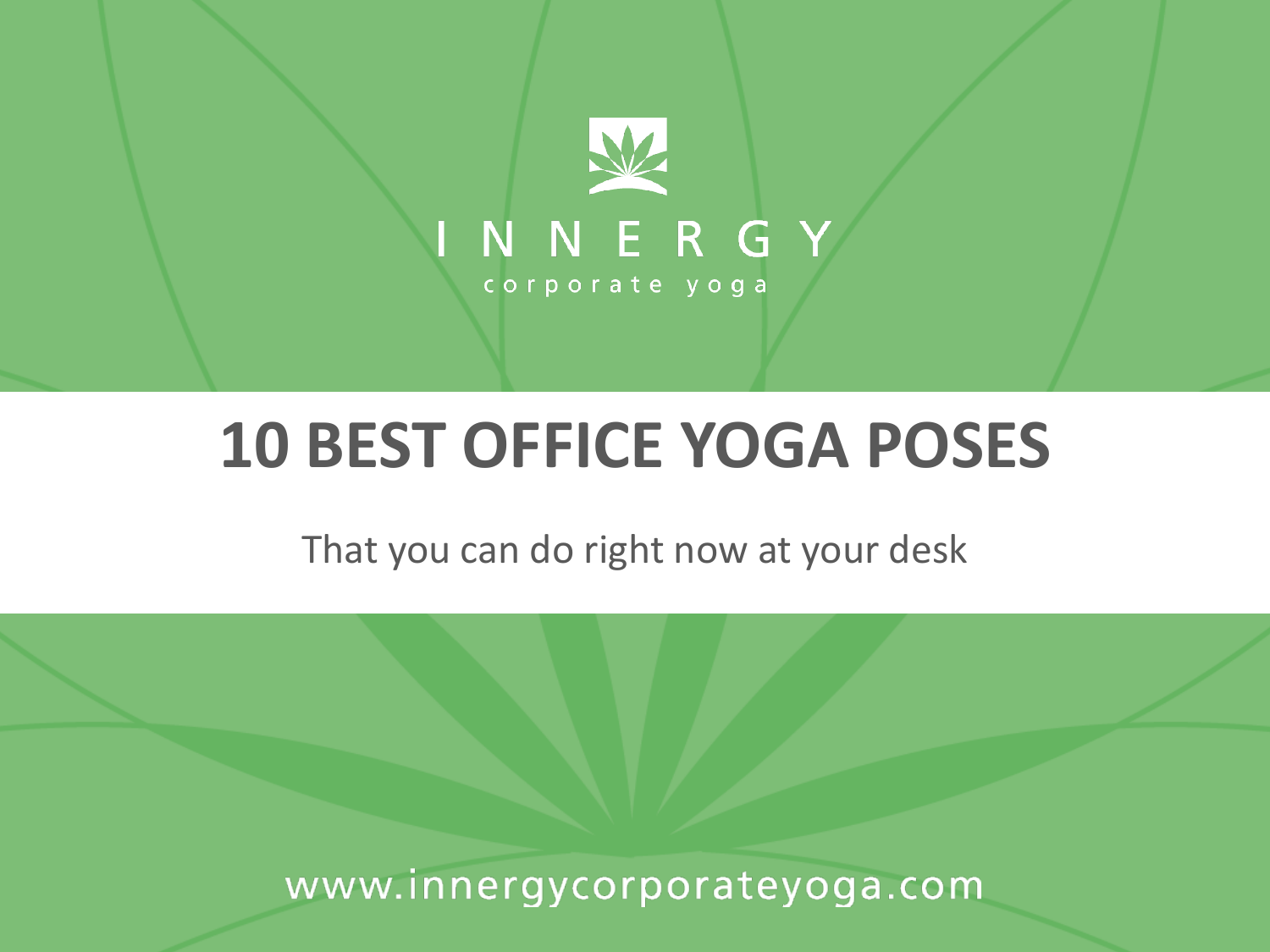

# **WHY DO YOGA AT YOUR DESK?**

- Decrease tension & stress
- Reduce fatigue
- Increase energy
- Become more flexible & fit
- Boost memory
- Improve circulation
- Deepen breathing
- Improve posture
- . . . and much more

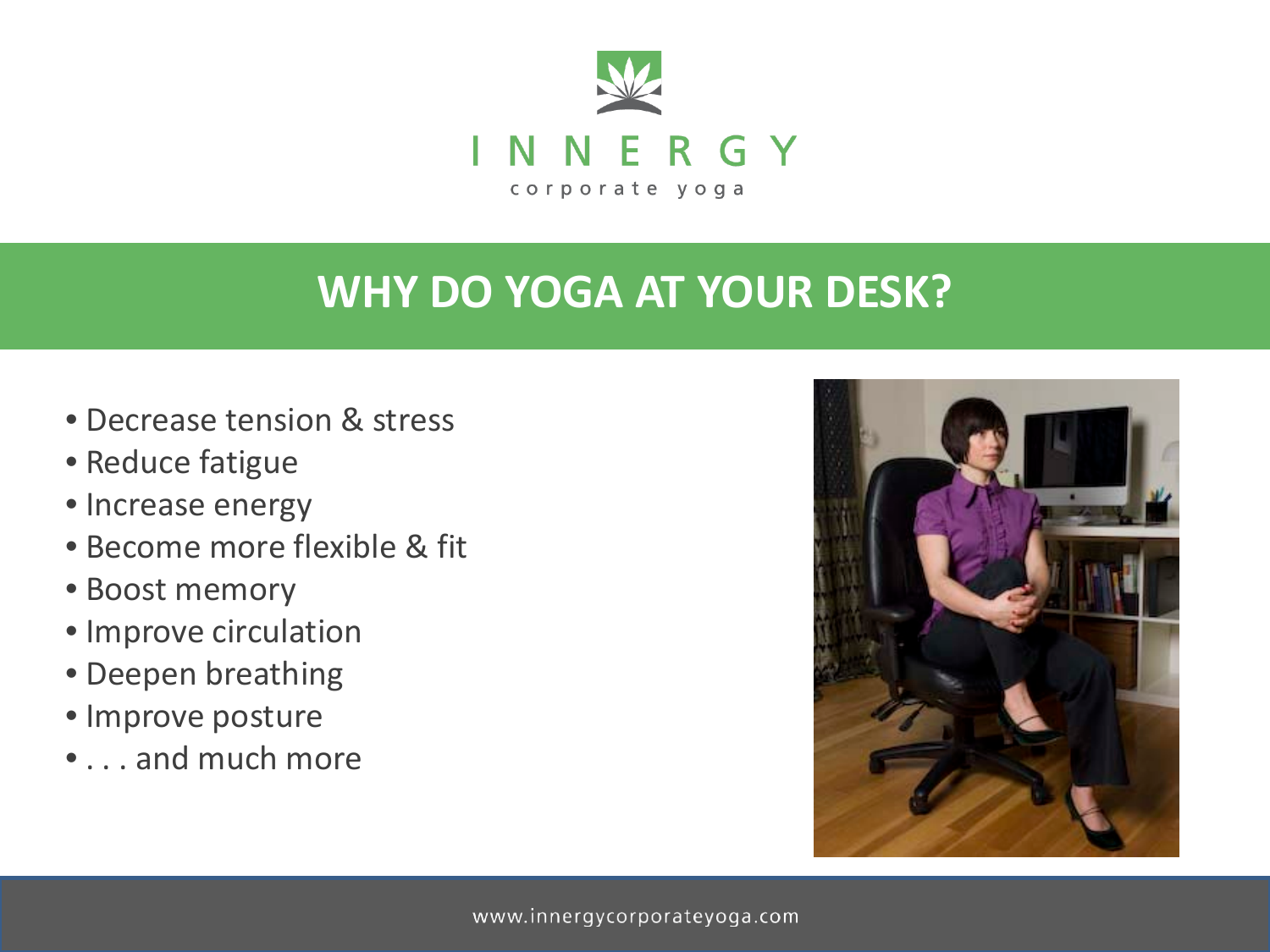

# **#1 – SEATED CAT/COW**

*Creates a more flexible spine, reduces back, neck and shoulder tension, facilitates deeper breathing, strengthens back, tones the abdominal muscles and much more.* 

#### **INSTRUCTIONS**

**Step 1:** Sit on your desk chair, away from your desk, with your feet flat on the floor, legs at 90 degrees. Sit slightly forward from the back of the chair, so you have room to move through the stretch. Place your hands on your knees.

**Step 2:** Sitting up tall, as you exhale, round your back, pulling your abdominals into your spine, tucking your tailbone under and tucking your chin into your chest. Be as round as you can be, pushing your mid back toward the back of the chair behind you (but not actually touching). Arms should be straight. **Step 3:** As you inhale, allow your belly to move forward, arch your back, send your heart forward and (if your neck is okay) look up to the ceiling. Relax your shoulders and jaw.

**Step 4:** Repeat this motion several times, exhaling back and inhaling forward. Close your eyes if you feel comfortable, taking your attention inwards.

**Step 5:** When you feel you have had enough, stop in the middle, sit up tall, breathe normally and notice how you feel differently. Return to work refreshed and innergized!

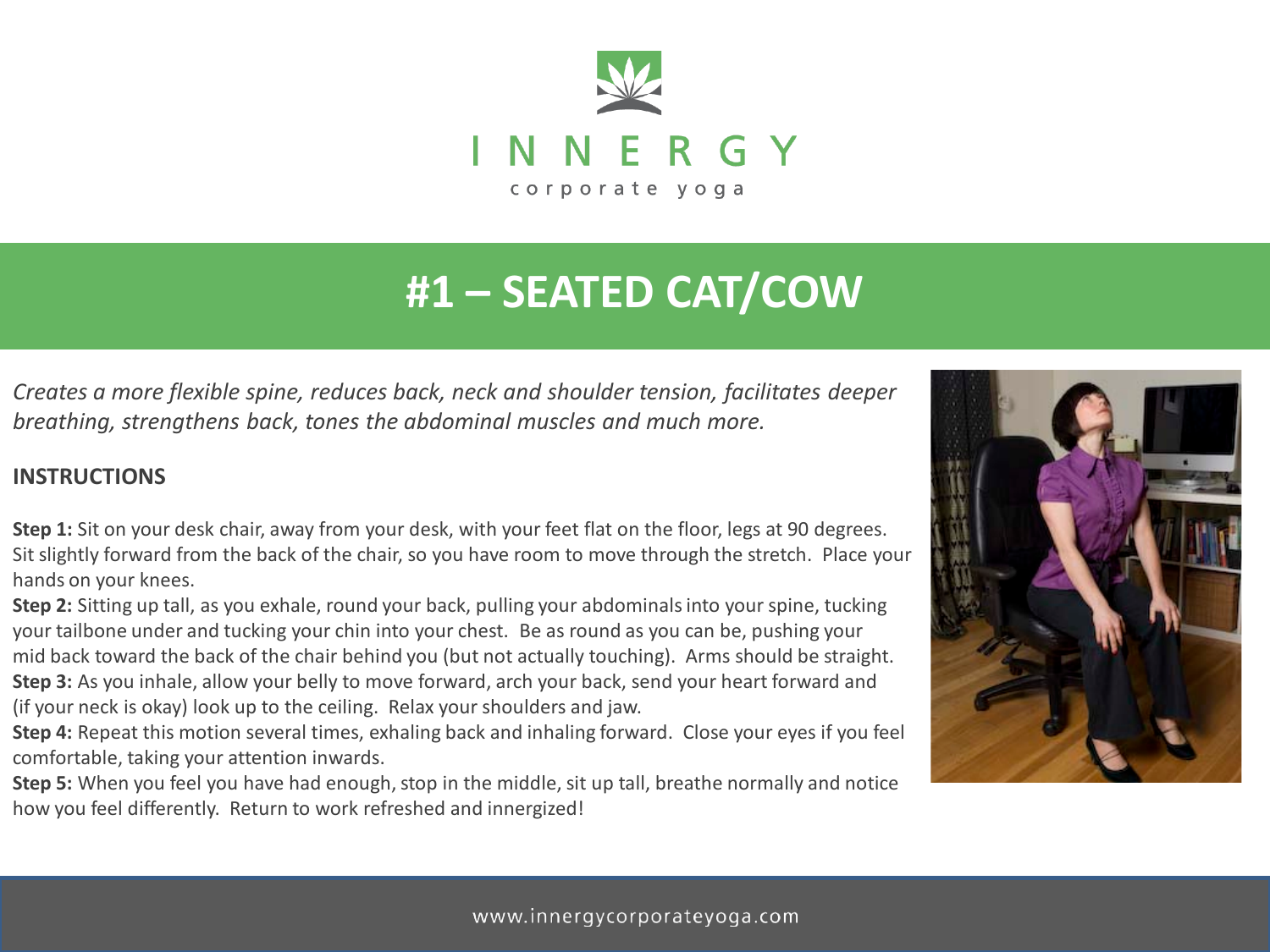

### **#2 – SEATED FORWARD BEND (with Arm Extension)**

*Stretches entire back and neck, creates space in spine, opens chest, increases blood flow to facial muscles and brain, reverses flow of gravity and aging process, reduces stress, rejuvenates body, increases energy and more.*

### **INSTRUCTIONS**

**Step 1:** Sit slightly forward in your chair, feet flat on the floor, legs at a 90 degree angle. Contract your abdominal muscles slightly, lift up through your chest and lengthen your spine. Drop your shoulders down your back.

**Step 2:** Interlock your hands together behind your back, making sure your palms are facing in, NOT out. Slide your shoulders down your back, and squeeze your shoulder blades together, opening your chest. **Step 3:** As you inhale, get taller, and as you exhale, fold forward, draping your torso over your legs. Press your arms up toward the ceiling, and continue to squeeze your shoulders together. If it's difficult to breathe, lower your arms a little at a time, until you can breathe deeply with ease. Stay here and breathe deeply for 30-60 seconds.

**Step 4:** To come out, take one last inhale as you raise your arms and hands up, then exhale and lower



your arms to your back, letting your hands separate. Bring your arms down over your body in front and hang forward for a few moments. Then, place your hands on your knees, and as you inhale, rag doll yourself up to a seated position, letting your head be completely heavy. When you reach the top, roll your shoulders up, back and down, lift your head back to its' normal position, then sit quietly for a few moments with your eyes closed. Open your eyes and return to work. Shake our your arms if necessary.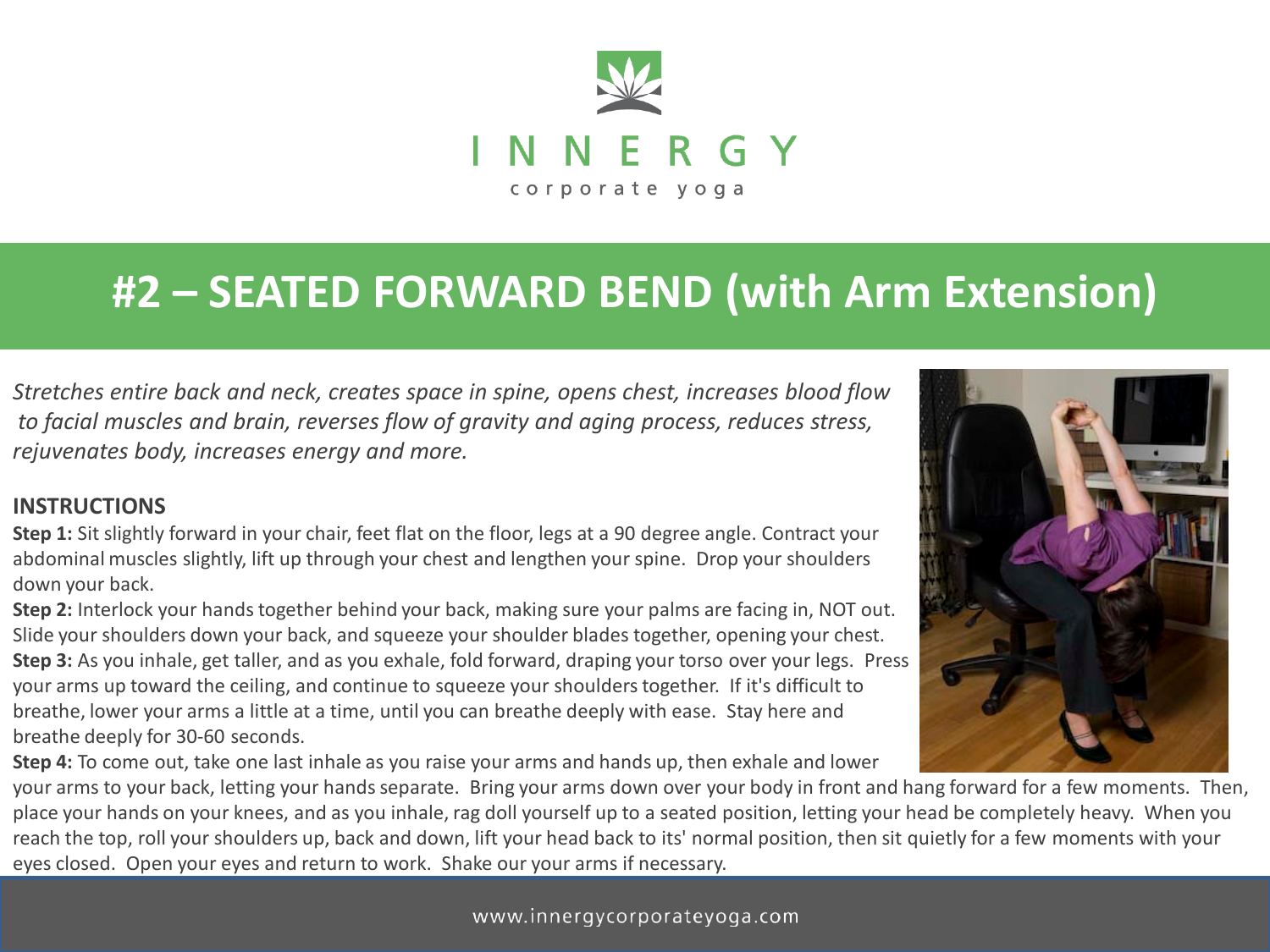

# **#3 – TREE POSE**

*Improves balance, memory and concentration. Strengthens legs, ankles, buttocks, back and abdominal muscles. Realigns the body. Open the hips. Improves focus and mental clarity and relaxes the mind.*

#### **INSTRUCTIONS**

**Step 1:** Take both shoes off and stand evenly into both feet. Feel all four corners of each foot.

**Step 2:** Gaze at a spot on the wall ahead of you. (This is a called a "drishti" in yoga class.) Shift the weight into your right foot. Lift your left leg off the ground and place your left foot at your right ankle, knee or inner thigh. If your left foot is above your right knee, open your left knee out to the side by pressing your left foot into your right thigh.

**Step 3:** As you inhale, place your heads into prayer position and bring them to your heart. If you find it difficult to balance this way, open your arms out to the sides.

**Step 4:** Pull in your abdominal muscles, tuck your tailbone under, lift up through your chest and relax your shoulders. Keep breathing.

**Step 5:** To go a step further, as you inhale, open your arms out to the sides and place palms together above your head. To go even further, shift your focal point up to the ceiling by gazing upwards with your eyes. Move slowly.

**Step 6:** To come out, bring your hands back to your chest, gaze comes forward. Inhale, lift through your chest one last time, and as you exhale, release your hands, lower your arms and release your left leg to the floor. Shake out your legs and repeat on the other side. Don't take balancing poses so seriously. Have fun with this one!



www.innergycorporateyoga.com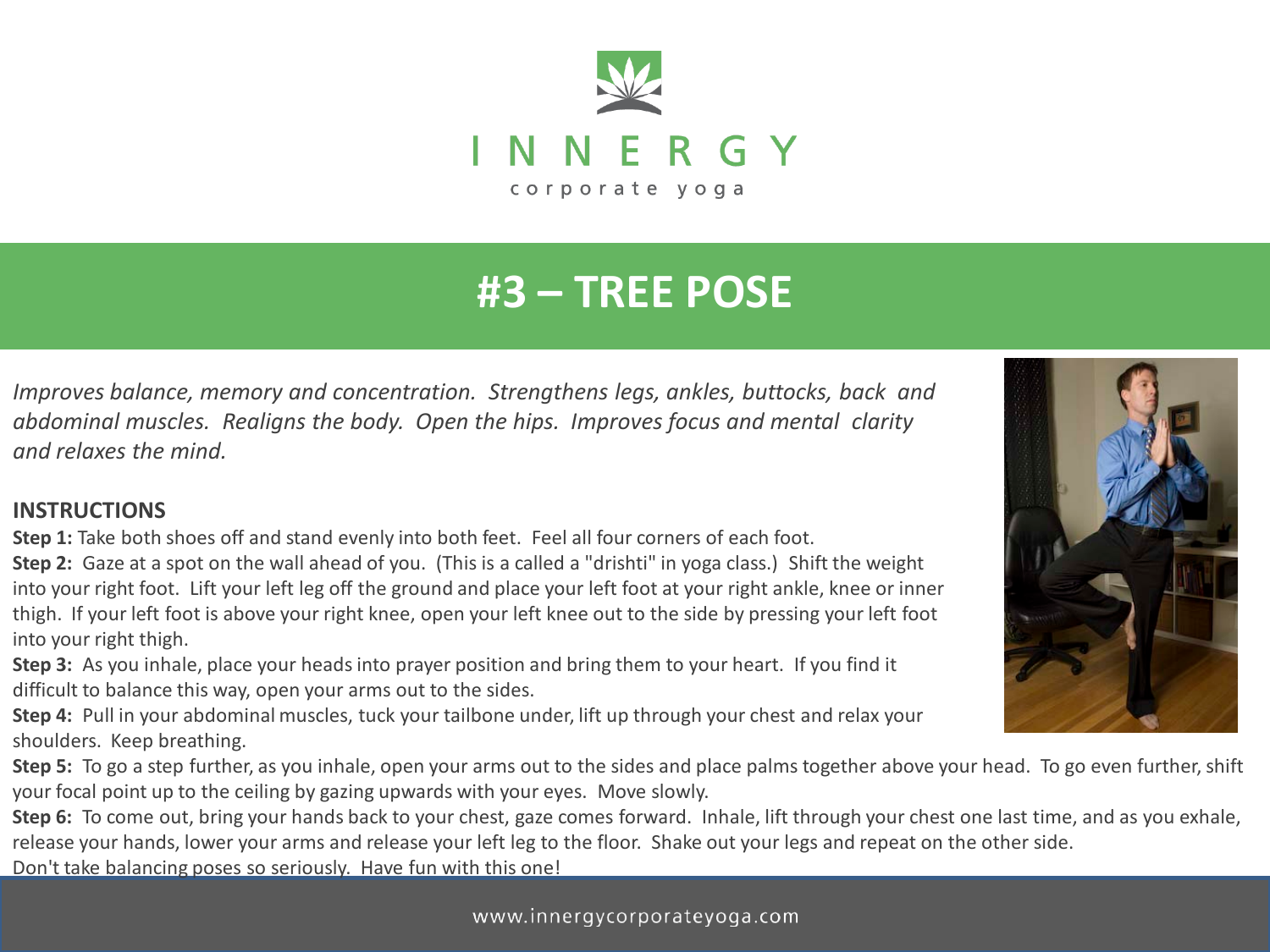

# **#4 – NECK STRETCH**

*Stretches neck and shoulders, reduces tension and relieves tired muscles, promotes better posture, increases circulation to brain and facial muscles, increases energy, reduces overall stress and promotes a deep feeling of relaxation.* 

#### **INSTRUCTIONS**

**Step 1:** Sit in your chair, feet flat on the floor, legs at a 90 degree angle. Contract your abdominal muscles just slightly, lift up through your chest and lengthen your spine. Drop your shoulders down your back.

**Step 2:** Place your hands on your thighs. As you inhale, lengthen through the crown of your head a little more, and as you exhale, gently lower your right ear toward your right shoulder. Relax your right shoulder and drop it down away from your right ear.

**Step 3:** (Not Shown) Optional: To move deeper, release your left hand to the underside of your chair and gently hold on as you stretch deeper, maybe even leaning slightly to the right.

**Step 4:** Stay here, breathing in and out, for at least 30 seconds.

Step 5: Inhale and lift your head and body back to center. Exhale, lower your left ear toward your left shoulder. Repeat steps 3 and 4 on this side.

**Step 6:** To come out, inhale your head and body back to center. Give your shoulders a shake, and repeat again on both sides if you have time.

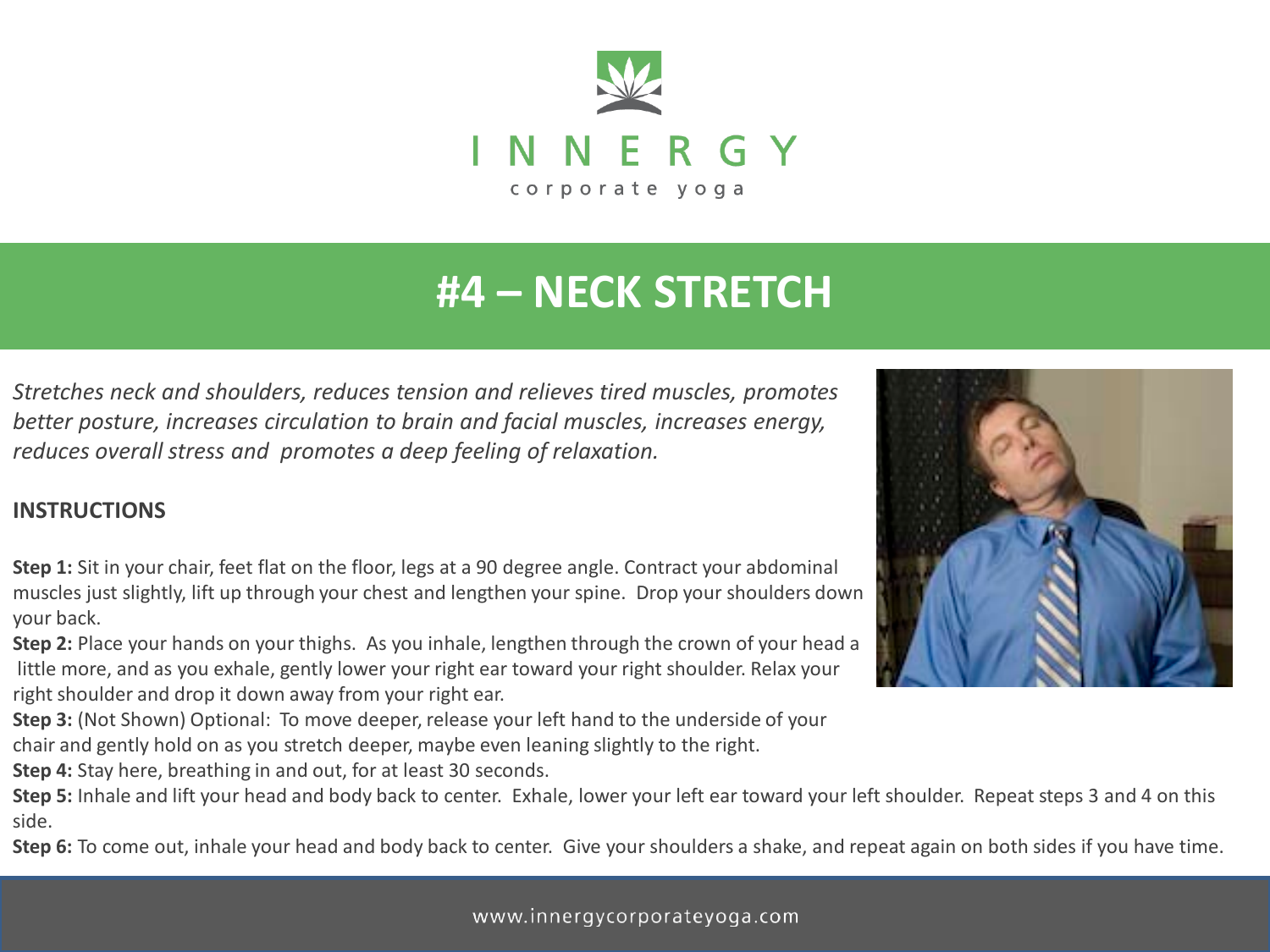

### **#5 – SEATED HIP STRETCH**

*Releases tension in hips, buttocks and legs, increases circulation to lower body, including hips, thighs and buttocks, provides a deep stretch to hips, improves sex drive and fertility (in women) and more.*

### **INSTRUCTIONS**

**Step 1:** Sit slightly forward on your chair, legs at a 90° angle, feet flat on the floor. Contract your abdominal muscles, roll your shoulders back and down, and lift your chest up.

**Step 2:** Place your right ankle on top of your left knee and let your right knee relax out to the side. **Step 3:** As you inhale, sit up tall and as you exhale press your heart forward. Continue to inhale as you lengthen, and exhale to move deeper into the stretch. Keep your back flat and spine lengthened as you move deeper. You should feel a deep stretch in your right hip and buttock.

**Step 4:** Stay for 3-5 breaths. To come out, inhale and sit up straight up again, then release your right foot back to the floor as you exhale.

**Step 5:** Repeat on the other side. Then sit quietly with eyes closed for a moment and breath normally before returning to work.

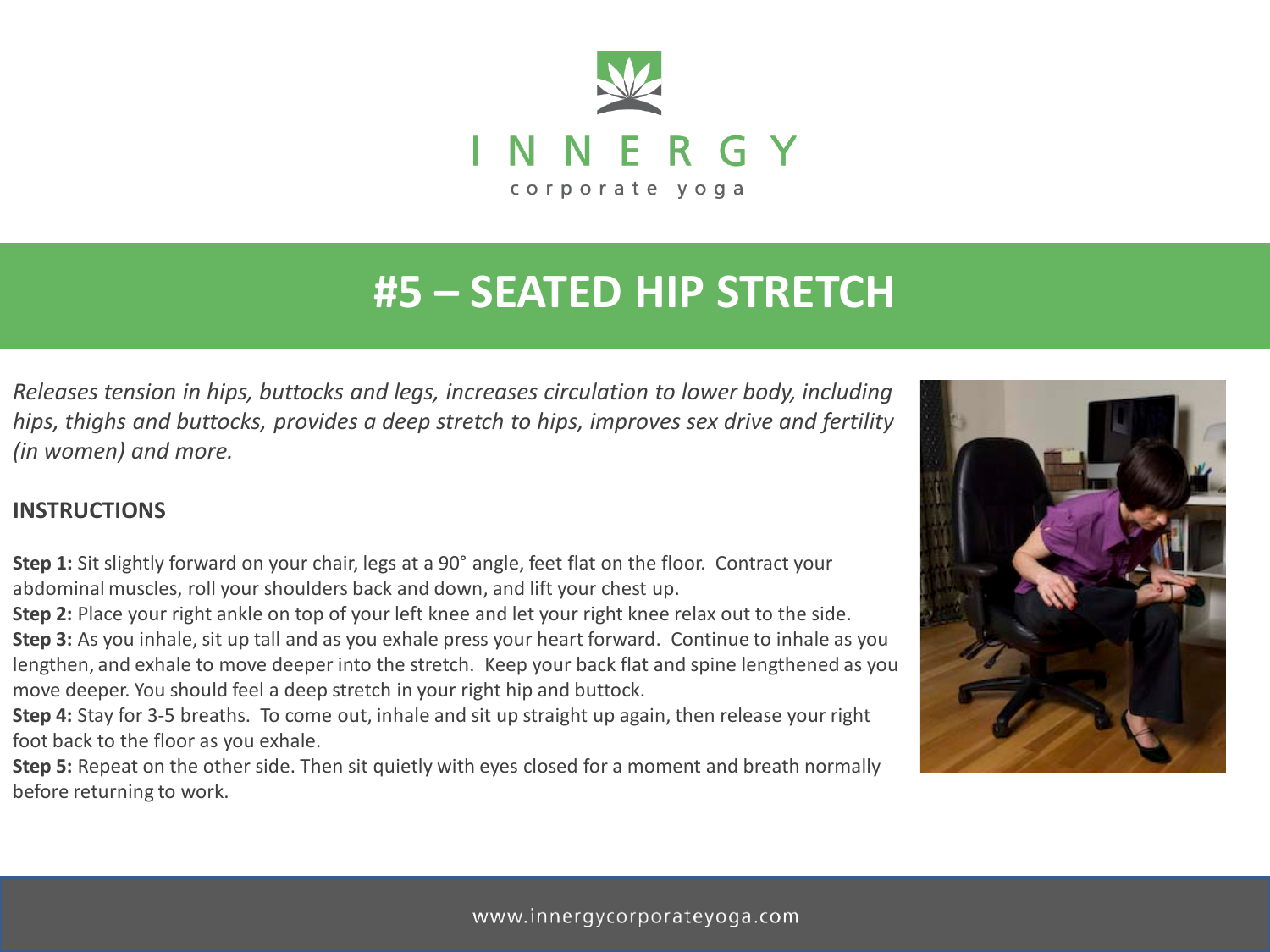

## **#6 – DOWNWARD FACING DOG (using chair or desk)**

*Stretches spine, back of legs, ribcage and more, relieves back tension, facilitates deeper breathing and more.* 

### **INSTRUCTIONS**

**Step 1:** Remove your shoes and socks if possible. Stand behind your chair with your hands on the back of the chair, about shoulder width apart. Take a few steps backward with both feet until your legs are perpendicular to the floor and your back is straight. (Your back and legs will be at a 90 degree angle with other and you will be looking straight down at the floor.) Let your head relax.

**Step 2:** Take a deep inhale, and as you exhale, press your hips and sitting bones back to the wall behind you. Pull your abdominal muscles in and feel your spine stretching and lengthening. Breathe.

**Step 3:** Spread your fingers apart. Relax your shoulders and let them roll out and away from your ears.



**Step 4:** Hold for 5 deep breaths if you can, then to release, walk your feet slowly forward and stand up straight. Release your arms down to your sides and stand in Tadasana (Mountain Pose) for 3 breaths with your eyes closed. Breathe slowly and deeply, and enjoy how you feel.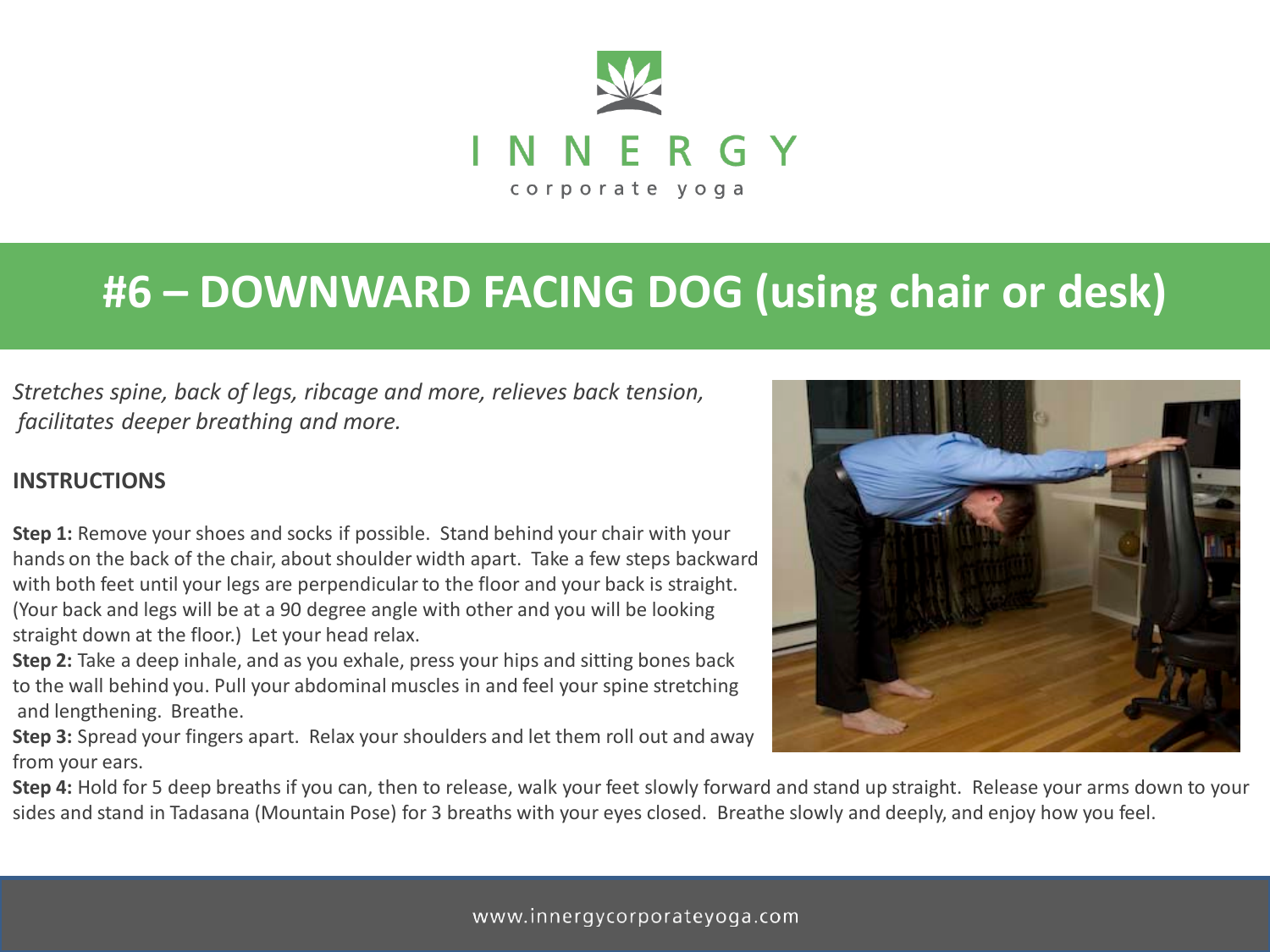

### **#7 – SEATED WRIST STRETCH**

*Stretches and decompresses wrists, increases circulation to wrists, prevents and helps reduce symptoms of carpal tunnel syndrome.* 

### **INSTRUCTIONS**

**Step 1:** Sit slightly forward in your chair, feet flat on the floor, legs at a 90 degree angle. Contract your abdominal muscles slightly, lift up through your chest and lengthen your spine. Drop your shoulders down your back.

**Step 2:** As you inhale, reach your right arm straight out to the front. As you exhale, point your fingers up and press through the palm of your hand, as if trying to press into an imaginary wall. As you inhale again, reach your left arm straight out and place your left hand on palm side of your right hand, only from the right fingers up (not covering the palm of your right hand).

**Step 3:** Now, pull back gently with your left hand, and press out gently through your right hand, being mindful not to extend the fingers on your right hand back, but rather to maintain gentle but firm pressure.

**Step 4:** Take 3-5 deep breaths here. To release, simply lower both hands and arms down. Repeat on the other side.

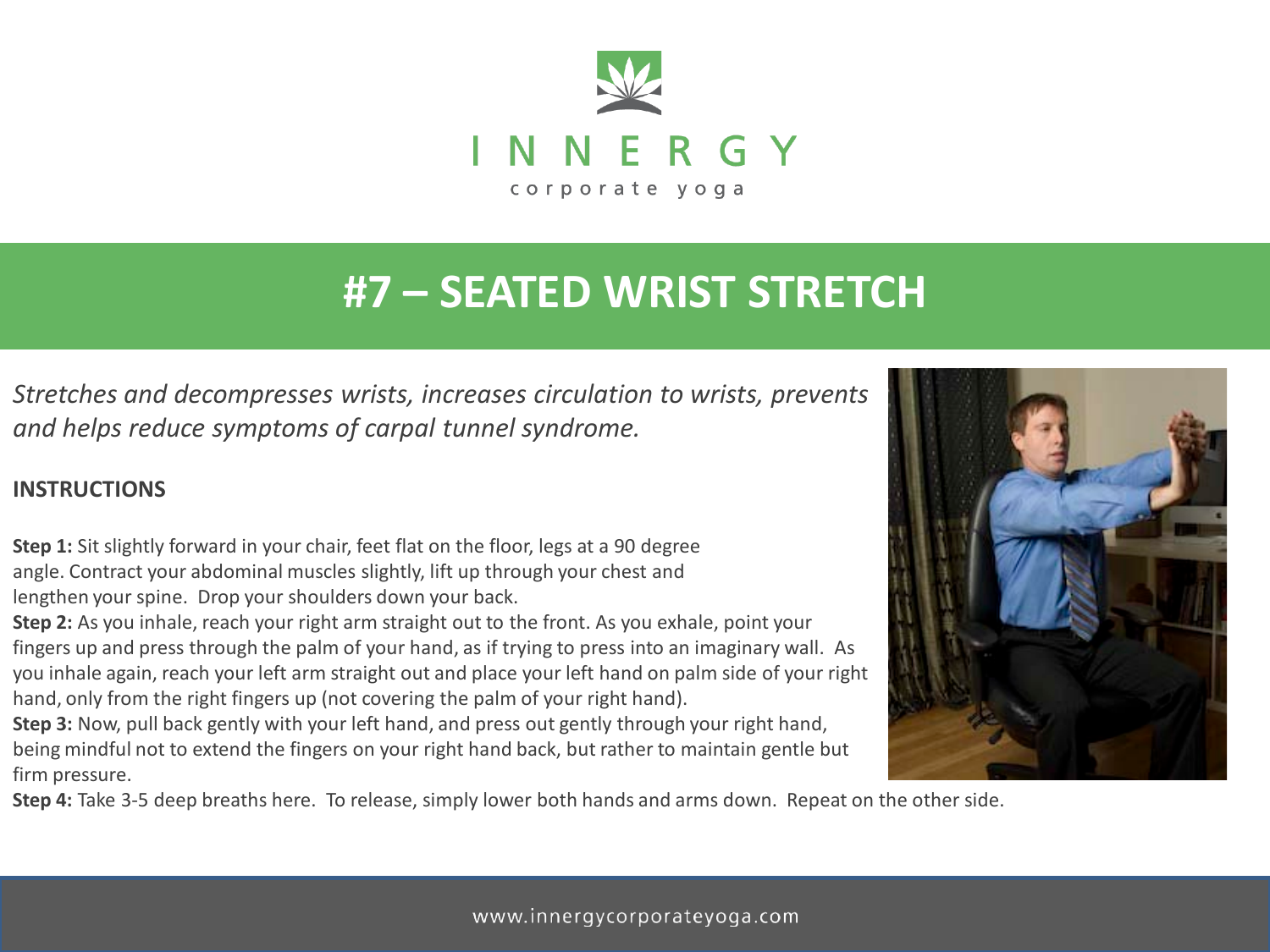

# **#8 – SEATED TWIST**

*Decreases stiffness and increases flexibility in back, massages and detoxifies internal organs (especially the kidneys), reduces stress, increases energy, increases range of motion and more.*

#### **INSTRUCTIONS**

**Step 1:** Sit slightly forward on your chair, feet flat on the floor, legs at a 90 degree angle. Contract your abdominal muscles slightly, lift up through your chest and lengthen your spine. Drop your shoulders down your back.

**Step 2:** Cross your right leg over your left and place the back of your left hand to the inside of your left knee. As you inhale, lengthen your spine and reach your right arm straight up. As you exhale, twist to the right. Bend your right arm and place the palm of your right hand either to the back of the chair or on top of it. As you inhale, lengthen, and as you exhale, twist deeper.

**Step 3:** Keep your shoulders relaxed, chest lifted, breath easy. Twist more with your heart, not your neck. Stay here for 5 breaths.

**Step 4:** To come out, release your right hand from the chair, and as you inhale, come back to centre,

reaching straight up with your right hand. As you exhale, release your hand down. Uncross your legs, place both hands on your thighs, then repeat on the other side.

**Step 5:** When you have finished on both sides, do a Seated Forward Bend, (#2 in this series) then roll up and return to work.

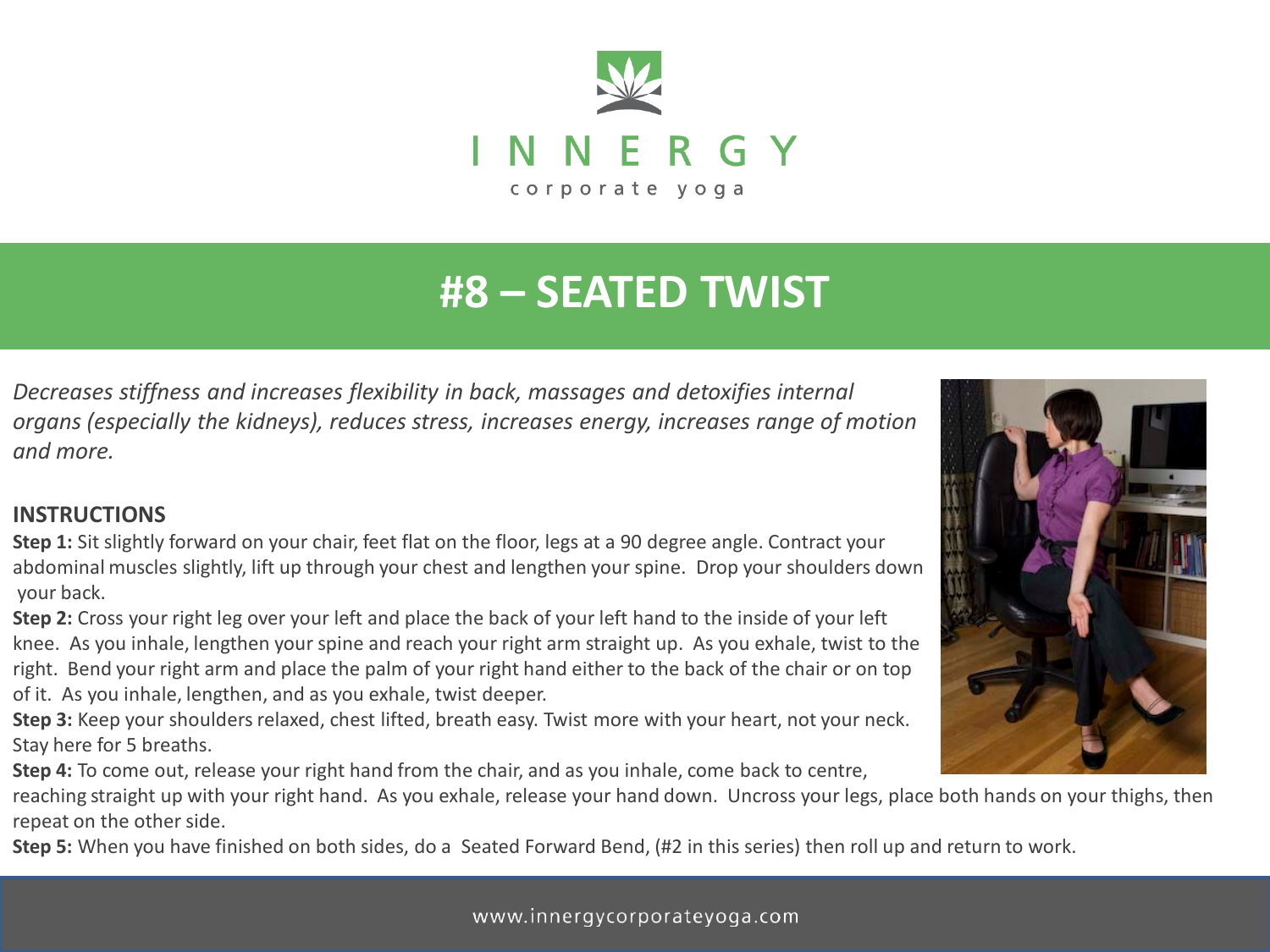

### **#9 – SHOULDER ROTATIONS**

*Releases tension in shoulders, neck, chest, arms, back, jaw and facial muscles, Improves posture, reduces stress, increases circulation to entire upper body, improves flexibility in shoulders and more.*

### **INSTRUCTIONS**

**Step 1:** Sit slightly forward in your chair, feet flat on the floor, legs at a 90 degree angle. Contract your abdominal muscles slightly, lift up through your chest and lengthen your spine. Drop your shoulders down your back.

**Step 2:** Place your hands on your shoulders. As you inhale, press your elbows forward, Then up, look up, and as you exhale, press your elbows out to the sides, behind you (squeezing your shoulder blades together into your back), then down Repeat 3-5 times,

moving in a circular motion. Keep your jaw, shoulders, elbows and facial muscles relaxed as you move. Keep the movements slow and easy.

**Step 3:** Shake out your arms and return to work.